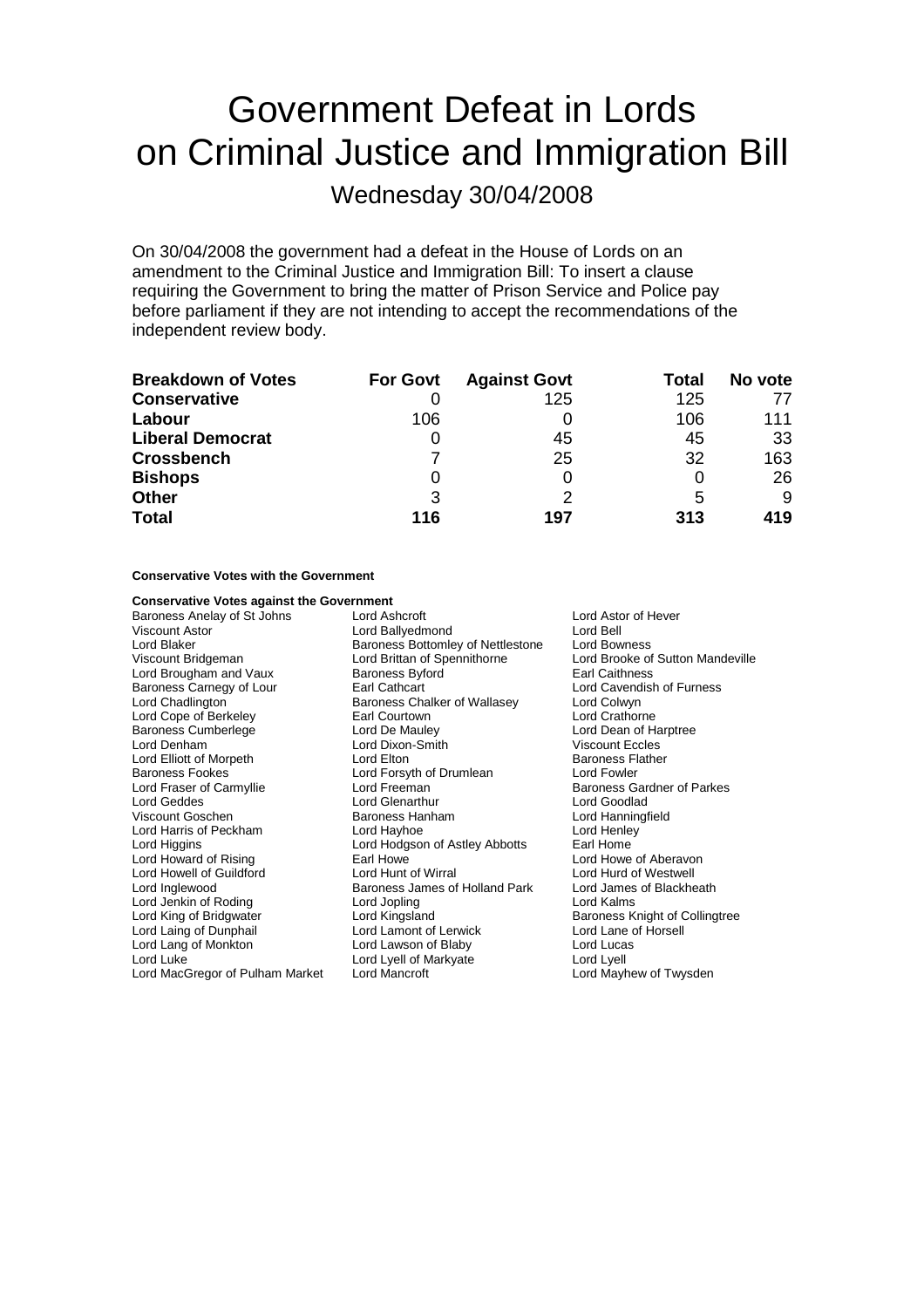# This was defeat number 19 in the parliamentary session. Lord McAlpine of West Green Lord<br>McColl of Dulwich Baroness Miller of Hendon

- Lord Quinton<br>
Lord Roberts of Conwy<br>
Lord Rotherwick Lord St John of Fawsley Baroness Trumpington **Lord Tugendhat**<br>
Lord Waddington **Baroness I Lord Wakeham** Baroness Warsi
- McColl of Dulwich Baroness Miller of Hendon<br>Duke of Montrose Baroness Miller of Lower Marsh Duke of Montrose **Lord Moore of Lower Marsh** Baroness Morris of Bolton<br>
Lord Moynihan **Baroness Neville-Jones** Lord Naseby<br>
Baroness Noakes<br>
Lord Northbrook<br>
Lord Northbrook Lord Newton of Braintree **Baroness Noakes** Lord Northbrook<br>
Baroness O'Cathain **Baroness Earl Onslow Baroness O'Cathain** Baroness Park of Monmouth Lord Patten and Baroness Perry of Southwark<br>
Lord Quinton Coronal Baroness Rawlings<br>
Lord Reay Lord Roberts of Conwy<br>
Lord Roberts of Conwy Lord Rotherwick Lord Ryder of Wensum<br>
Lord Saatchi Baroness Seccombe Lord Selkirk of Douglas Lord Selsdon **Baroness Sharples** Lord Shaw of Northstead<br>
Lord Sheikh **Baroness Shephard of Northwold** Earl Shrewsbury Lord Sheikh Baroness Shephard of Northwold Earl Shrewsbury<br>
Lord St Uohn of Fawsley Lord Stewartby<br>
Lord Strathclyde Lord Swinfen **Lord Trimble Lord Trimble**<br>
Baroness Trumpington **Lord Tugendhat** Corporation Control Baroness Verma Lord Wakeham **Lord Waldegrave of North Hill**<br>Baroness Wilcox
- **Labour Votes with the Government**

Lord Acton Baroness Adams of Craigielea Lord Adonis Lord Ahmed **Baroness Amos** Cord Anderson of Swansea<br>Baroness Andrews **Baroness Anderson Cord Archer of Sandwell** Baroness Ashton of Upholla Lord Bach Lord Bassam of Brighton Lord Bilston Lord Brooke of Alverthorpe Lord Brookman<br>
Lord Campbell-Savours
Lord Clark of Windermere Lord Campbell-Savours **Lord Clark of Clark of Windermere** Lord Clarke of Hampstead<br>
Lord Clinton-Davis **Clark of Hampstead**<br>
Baroness Cohen of Pimlico Lord Corbett of Castle Vale Baroness Crawley **Lord Darzi of Denham** Lord Davidson of Glen Clova<br>Lord Davies of Oldham Lord Davies of Coity Lord Desai Lord Davies of Oldham Lord Dixon Lord Dubs Lord Elder Lord Evans of Parkside Baroness Farrington of Ribbleton Lord Faulkner of Worcester Baroness Ford **Exercise Server Contract Contract Contract Contract Contract Contract Contract Contract Contract Contract Contract Contract Contract Contract Contract Contract Contract Contract Contract Contract Contract Co** Baroness Gould of Potternewton Lord Griffiths of Burry Port Lord Grocott<br>
Lord Harris of Haringev Lord Hart of Chilton Lord Haskel Lord Harris of Haringey Lord Hart of Chilton Chilton Cord Haskel<br>
Lord Haworth Cord How Baroness Hilton of Eggardon Baroness Hollis of Heigham Lord Howarth of Newport Baroness Howells of St Davids Lord Howie of Troon Lord Hughes of Woodside Lord Hunt of Kings Heath Baroness Jay of Paddington<br>Lord Judd Lord Lord Junes Lord Judd Lord King of West Bromwich Lord Layard<br>
Lord MacKenzie of Culkein<br>
Lord MacKenzie of Culkein<br>
Baroness Massey of Darwen<br>
Lord Maxton Lord MacKenzie of Culkein **Baroness Massey of Darwen** Lord Maxton<br>Baroness McIntosh of Hudnall Lord McIntosh of Haringey Lord McKenzie of Luton Baroness McIntosh of Hudnall Lord McIntosh of Haringey Lord McKenzie of Luton<br>
Lord Mitchell Cord McIntosh of Aberavon<br>
Lord Morris of Aberavon Lord Mitchell<br>
Lord Mitchell Baroness Morgan of Huyton<br>
Lord O'Neill of Clackmannan Lord Patel of Bradford **Baroness Baroness Prosser** Baroness Quinter Baroness Quinter Baroness Quinter<br>Baroness Rendell of Babergh **Baroness Prosser Baroness Communist Control** Lord Rooker Baroness Rendell of Babergh Lord Richard Lord Rooker Lord Rosser **Baroness Royall of Blaisdon** Baroness Scotland of Asthal **Lord Shape**<br>Baroness Symons of Vernham Dean Baroness Taylor of Bolton **Baroness Thornton** Baroness Symons of Vernham Dean Lord Tomlinson Lord Triesman Lord Tunnicliffe Lord Turnberg Turners Turner of Camden<br>
Lord Warner Turner States Baroness Warwick of Undercliffe Lord West of Spithead Lord Warner Theory Corress Warms Baroness Warwick of Undercliffe Baroness Wilkins Lord Young of Norwood Green

Lord Boyd of Duncansby Lord Bradley<br>
Lord Brookman Lord Burlison Baroness Cohen of Pimlico<br>Lord Darzi of Denham Baroness Hilton of Eggardon Lord Jones Lord Judd<br>
Lord Kinnock Lord Kirkhill Lord O'Neill of Clackmannan Lord Parekh<br>Baroness Prosser Baroness Quin Baroness Wilkins Lord Woolmer of Leeds

Baroness Oppenheim-Barnes Lord Selkirk of Douglas

Baroness Ashton of Upholland Lord Gordon of Strathblane

**Labour Votes against the Government**